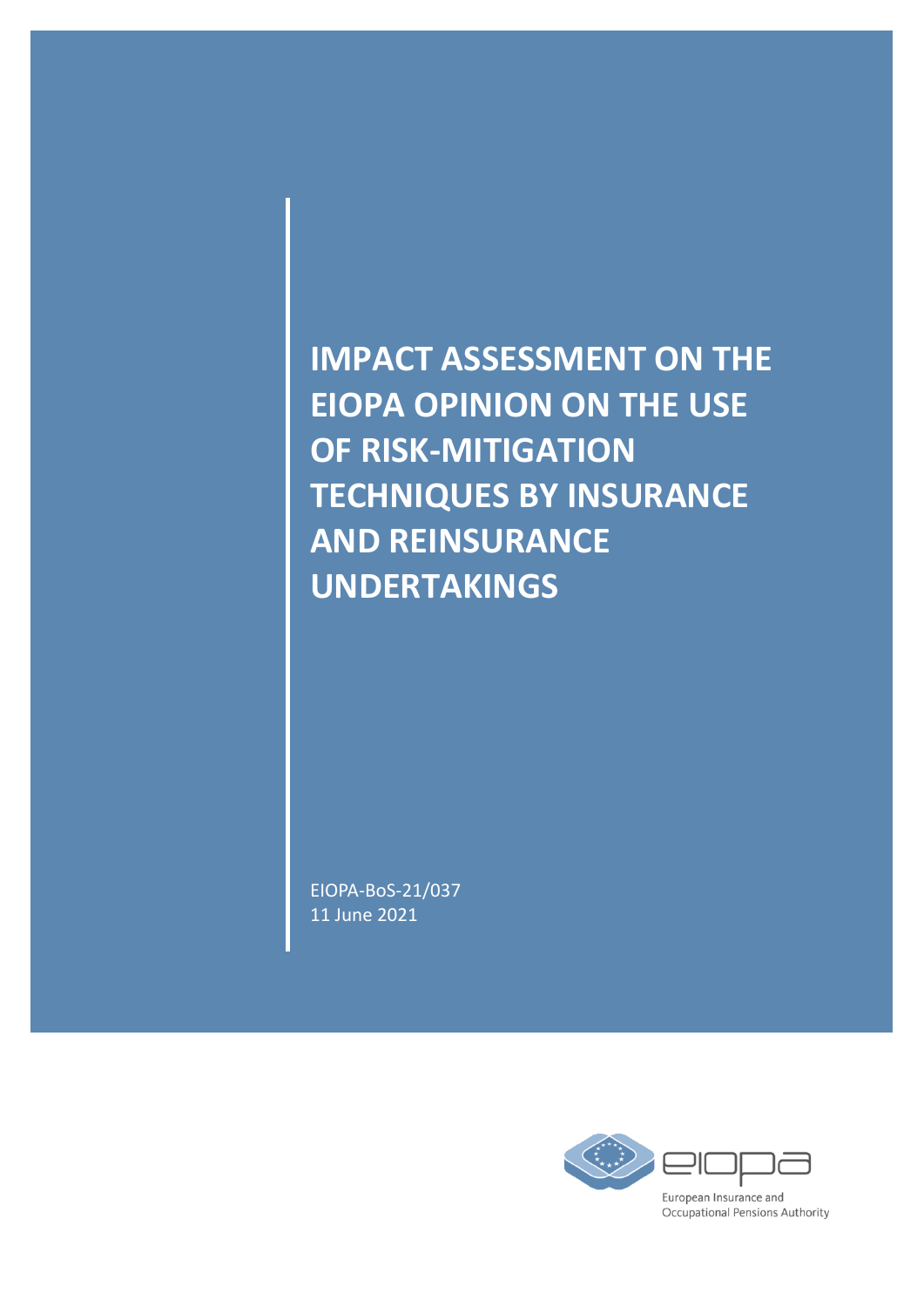## **Procedural issues and consultation of interested parties**

- 1. In accordance with Article 29 of the EIOPA Regulation<sup>1</sup>, where relevant, EIOPA carries out analyses of costs and benefits during the policy development process. The analysis of costs and benefits is undertaken according to an impact assessment methodology.
	- 2. This impact assessment covers the EIOPA Opinion on the use of riskmitigation techniques by insurance and reinsurance undertakings. It is based on a qualitative assessment done by EIOPA, taking into account the comments received from stakeholders during the public consultation, which led to significant improvements in the text of the Opinion.

## **Problem definition**

- 3. Since the inception of Solvency II, some new reinsurance structures or reinsurance structures that were not widely present in the European market started to gain relevance. Some of these structures are complex or present intricate interactions with the Solvency II Standard Formula.
- 4. Each National Competent Authority has done until now its own assessment of the adequacy of this reinsurance structures and whether they comply with the requirements of Solvency II for risk mitigation techniques, in particular regarding the efficiency of the risk transfer.
- 5. Solvency II includes several requirements that ensure that the risk profile of the undertaking does not significantly deviate from the underlying assumptions of the Standard Formula. Reinsurance structures can have a material impact on the risk profile of the undertaking and, therefore, in some cases they can be very important for this assessment. The lack of a comprehensive description in the Solvency II framework of how reinsurance structures can be relevant for this assessment led to different interpretations. Moreover, the different level of resources and reinsurancespecific knowledge available in each National Competent Authority also contributed to the existence of divergent assessments of similar reinsurance structures.

### **Objectives pursued**

-

6. Reinsurance is a key element of insurance business with several benefits, including risk-mitigation and capital management among others. For this

 $1$  Regulation (EU) No 1094/2010 of the European Parliament and of the Council of 24 November 2010 establishing a European Supervisory Authority (European Insurance and Occupational Pensions Authority), amending Decision No 716/2009/EC and repealing Commission Decision 2009/79/EC; OJ L 331, 15.12.2010, p. 48–83.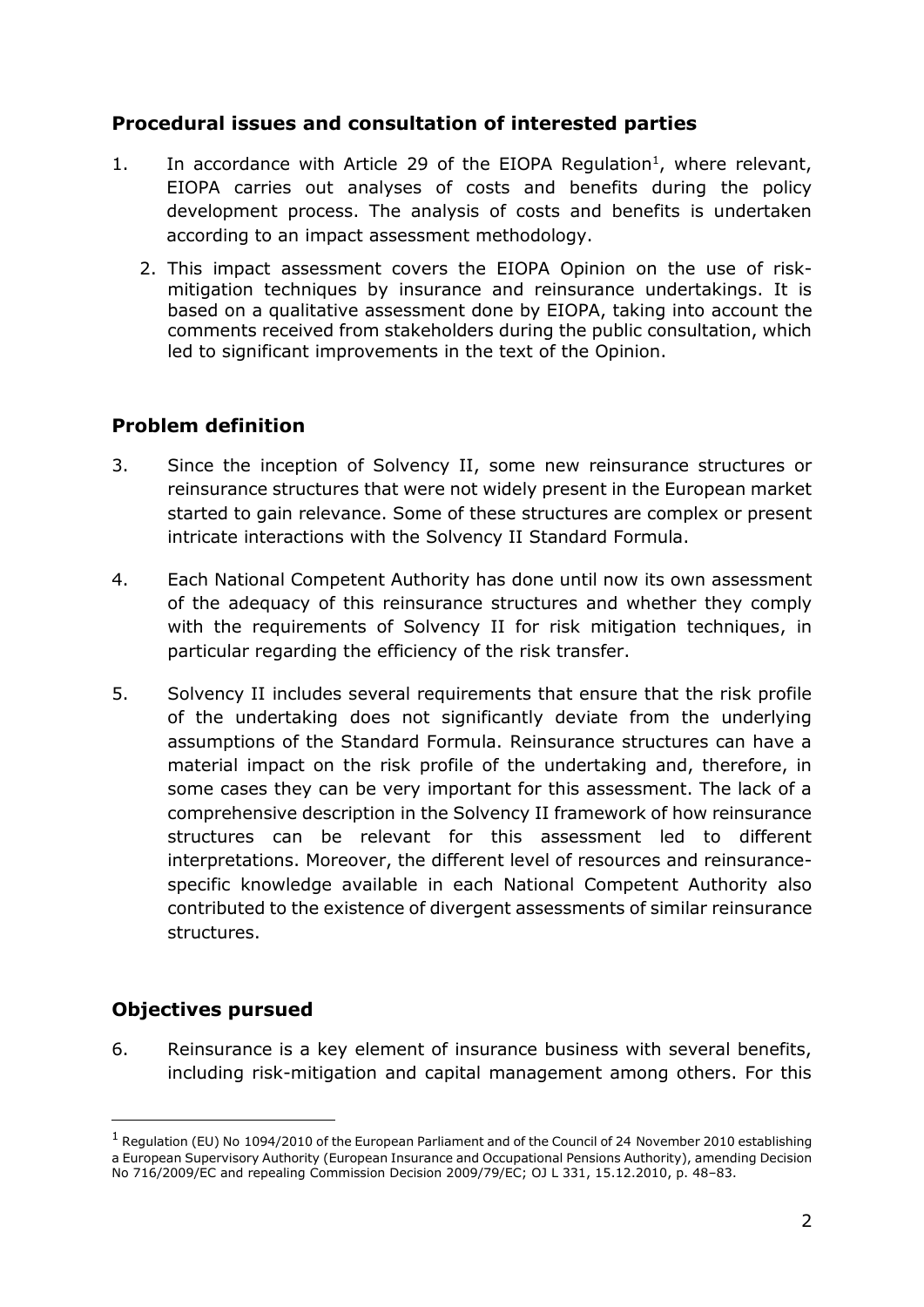reason, EIOPA considers ensuring a consistent treatment of reinsurance structures across Europe to be of utmost importance.

- 7. This Opinion pursues this objective from two angles. From one side, EIOPA intends to clarify the application of the existing requirements within the Solvency II framework. Further, EIOPA has advised the European Commission to address this issue in the revision of the Delegated Regulation<sup>2</sup>.
- 8. To achieve this first part of the objective, the Opinion clarified the relevant elements to be considered while assessing whether a risk mitigation technique provides an efficient transfer of risk. In particular, the Opinion links this requirement with other existing provisions in the Solvency II framework, mainly the assessment whether the risk profile of the undertaking significantly deviates from the assumptions underlying the calculation of the SCR.
- 9. From the other side, with this Opinion EIOPA also provides clear guidance to all National Competent Authorities on the assessment of reinsurance structures. This should help National Competent Authorities to make more efficient use of their limited resources and to ensure a convergent assessment of reinsurance structures across Europe.
- 10. To achieve this second part of the objective, the Opinion highlights the key elements to be considered when assessing risk mitigation techniques and mentions some examples of reinsurance structures that are more complex or present an intricate relation with the Standard Formula and may deserve in some cases additional supervisory attention, highlighting the relevance of a case-by-case analysis.
- 11. Finally, the Opinion sets out some recommendations on good practices already in place in several Member States, as the ongoing communication between National Competent Authorities and undertakings regarding reinsurance structures that are more complex or present an intricate relation with the Standard Formula, or the coordination among National Competent Authorities when assessing reinsurance structures that are relevant across multiple jurisdictions.

# **Policy Options**

-

- 12. With the aim to meet the objectives set out in the previous section, EIOPA has analysed different policy options throughout the policy development process, in particular whether an EIOPA Opinion should be issued.
- 13. The following policy options have been identified:

<sup>&</sup>lt;sup>2</sup> Section 5.7 of the **EIOPA Opinion on the 2020 review of Solvency II**, paragraph 3.2.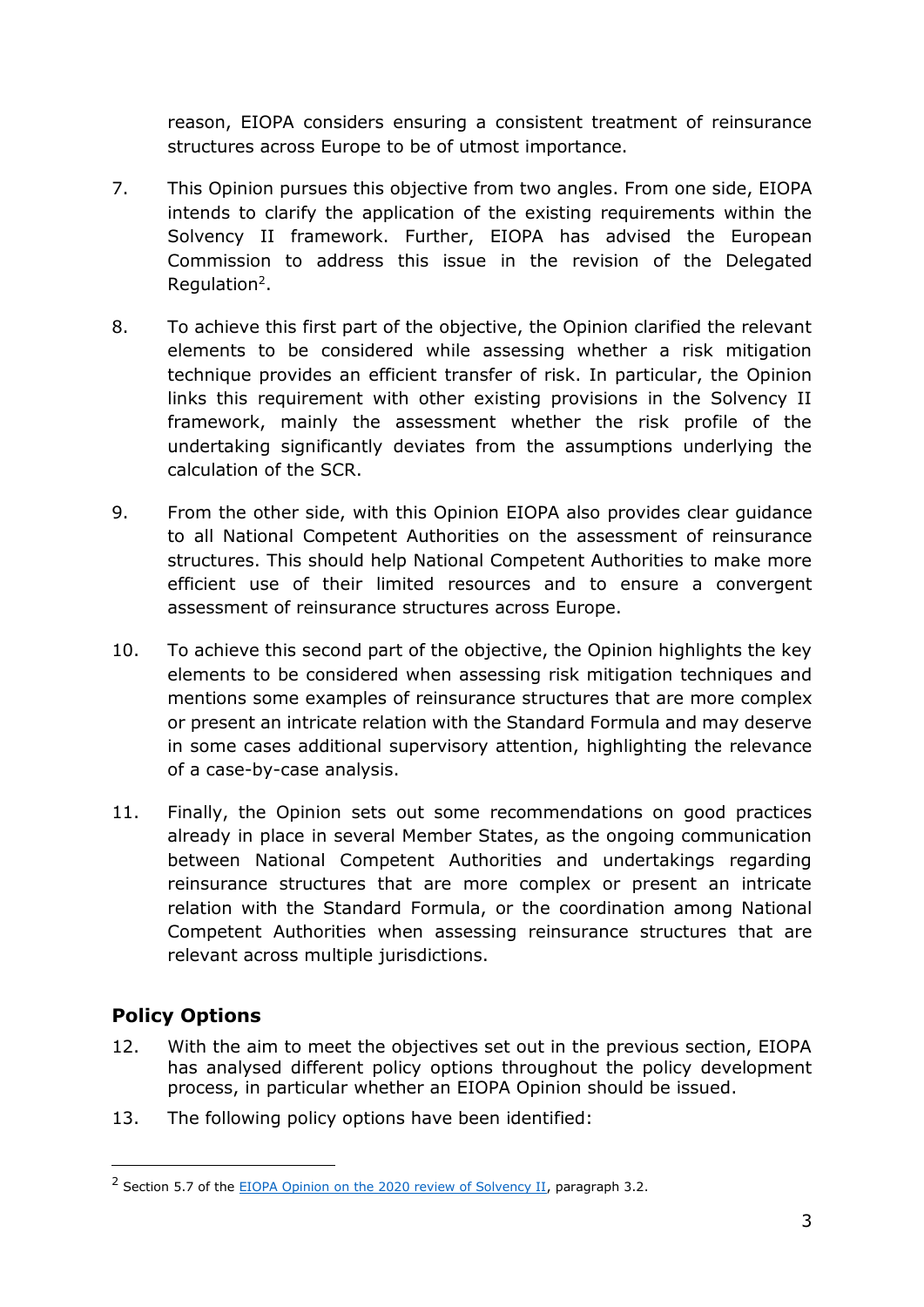- 1. **Policy option 1.** Issuing the Opinion on the use of risk-mitigation techniques by insurance and reinsurance undertakings.
- 2. **Policy option 2.** Keeping the status quo, i.e. not issuing the Opinion.

## **Analysis and impact of policy options**

**Policy option 1.** *Issuing the Opinion on the use of risk-mitigation techniques by insurance and reinsurance undertakings.*

- 14. Some divergent approaches towards the assessment of reinsurance have been observed and, therefore, this Opinion is expected to have an impact in some cases. However, this impact is necessary to ensure convergence: where the same reinsurance structures are being treated differently in different markets, the only way to promote convergence requires that the treatment changes at least in some of these markets.
- 15. The scope of the Opinion encompasses all reinsurance structures, even if some of them, in particular the most complex ones and those that have an intricate interaction with standard formula, may be particularly affected. EIOPA has observed different approaches regarding the recognition of these particular reinsurance structures as risk-mitigation techniques across Europe and expects that this Opinion may influence the assessment in the future.
- 16. It is not the intention of this Opinion to increase or to reduce the recognition of reinsurances structures as risk-mitigation techniques, but to ensure a consistent recognition across Member States. In some cases, this may lead to further recognition of reinsurance structures as risk mitigation techniques; while in other cases it may lead to a lower recognition. The final impact cannot be estimated from the information in the QRTs and it could not be estimated from and ad-hoc information request until all stakeholders, undertakings and National Competent Authorities, have analysed the Opinion and adapted their assessments where necessary.

#### **Policy option 2.** *Keeping the status quo, i.e. not issuing the Opinion.*

- 17. This option has the lowest impact since it does not require any change from stakeholders as no clarifications would be published. However, it fails to address the existing divergent practices that hamper the level playing field, which could be particularly relevant in case of activities performed through freedom of establishment or freedom of services. Indeed recognition of reinsurance structures as risk-mitigation techniques might differ from the Home supervisor and the Host supervisor, which could lead to different Solvency Capital Requirements for the same undertaking.
- 18. This lack of convergence also creates a handicap for reinsurers that may see how some of their products have higher or lower acceptance among direct insurers only depending on the treatment of the reinsurance structure for Solvency II purposes in their home Member State.